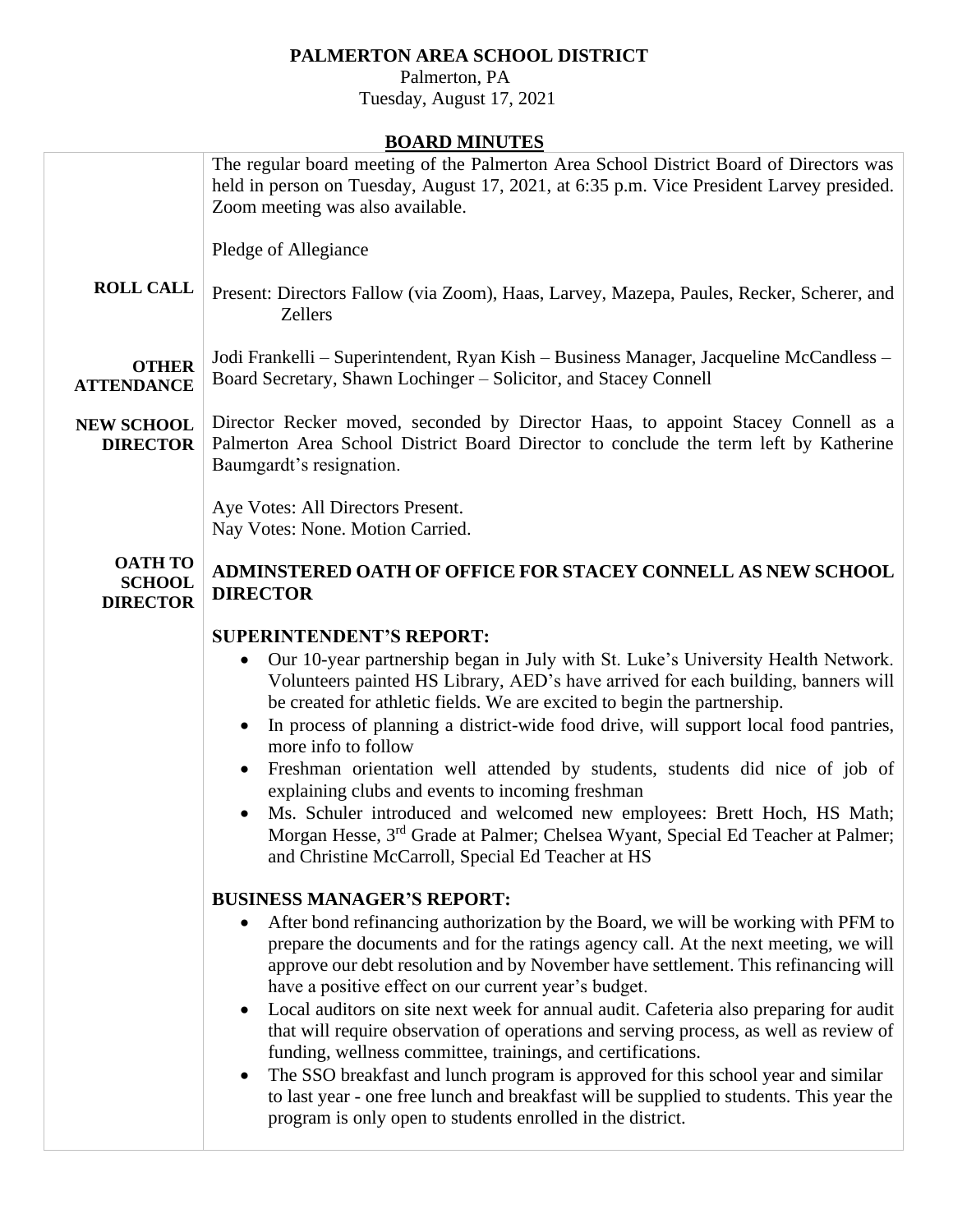|                                             | <b>BOARD MEMBER REPORTS:</b>                                                                                                                                                            |  |
|---------------------------------------------|-----------------------------------------------------------------------------------------------------------------------------------------------------------------------------------------|--|
|                                             | Director Zellers - PSBA:<br>$\bullet$                                                                                                                                                   |  |
|                                             | o Virtual Advocacy Day is October 13, 2021, signup on PSBA<br>Legislative Action Committee is recruiting for positions, focusing talks on<br>$\circ$                                    |  |
|                                             | furthering charter school reform                                                                                                                                                        |  |
|                                             | Allwein Society looking for nominations for their recognition program<br>honoring school directors                                                                                      |  |
|                                             | o Congratulations to Lehighton Area School District for holding a successful                                                                                                            |  |
|                                             | academic and adventure camp for K-8 students this summer                                                                                                                                |  |
|                                             | Director Haas - Library/IU:                                                                                                                                                             |  |
|                                             | Ongoing events are story time, block play area, music time, \$5 tote bag fill,<br>$\circ$<br>basket raffle, read-to-me program, inter-library loan system, check website<br>for details |  |
|                                             | o Today first day for IU students                                                                                                                                                       |  |
|                                             | Director Larvey - LCCC:                                                                                                                                                                 |  |
|                                             | Mask mandate instituted on campus<br>$\circ$                                                                                                                                            |  |
|                                             | PUBLIC PARTICIPATION:                                                                                                                                                                   |  |
|                                             | None                                                                                                                                                                                    |  |
|                                             |                                                                                                                                                                                         |  |
| <b>CONSENT</b><br><b>AGENDA</b>             | Director Zellers moved, seconded by Director Mazepa, to approve the attached consent<br>agenda.                                                                                         |  |
|                                             | Aye Votes: All Directors Present.                                                                                                                                                       |  |
|                                             | Nay Votes: None. Motion Carried.                                                                                                                                                        |  |
|                                             | <b>CONSENT AGENDA:</b>                                                                                                                                                                  |  |
| <b>BOARD</b>                                | Approved Board Meeting Minutes from July 20, 2021                                                                                                                                       |  |
| <b>MINUTES</b>                              |                                                                                                                                                                                         |  |
|                                             | Approved Board Meeting Minutes from August 3, 2021                                                                                                                                      |  |
| <b>FINANCIAL</b><br><b>REPORTS</b>          | <b>Approved Accounts Payable Reports</b>                                                                                                                                                |  |
|                                             | <b>Approved Treasurer's Reports</b>                                                                                                                                                     |  |
| <b>ADULT LUNCH</b><br><b>PRICE</b>          | Approved the following lunch price for the 2021-2022 school year: Adult lunch - \$4.00                                                                                                  |  |
| <b>SERVICE LEVEL</b><br><b>AGREEMENT</b>    | Approved the Service Level Agreement Tax Services with Berks County Intermediate Unit<br>for Real Estate and Per Capita Taxes                                                           |  |
| <b>TAX SERVICES-</b><br><b>BERKS CTY IU</b> |                                                                                                                                                                                         |  |
|                                             | Approved the purchase of replacement playground equipment for the S.S. Palmer                                                                                                           |  |
| <b>SS PALMER</b><br><b>PLAYGROUND</b>       | playground from Recreation Resource USA at a price of \$26,072. Playground equipment<br>is being funded through a donation of \$16,500 from the Palmer/Parkside PTO with the            |  |
| <b>EQUIPMENT</b>                            | remaining funds coming from the S.S. Palmer activities account                                                                                                                          |  |
|                                             |                                                                                                                                                                                         |  |
| <b>DONATION</b><br><b>FROM PTO</b>          | Accepted the donation from the Palmer/Parkside PTO in the amount of \$16,500 to be used<br>for the S.S. Palmer playground equipment                                                     |  |
|                                             |                                                                                                                                                                                         |  |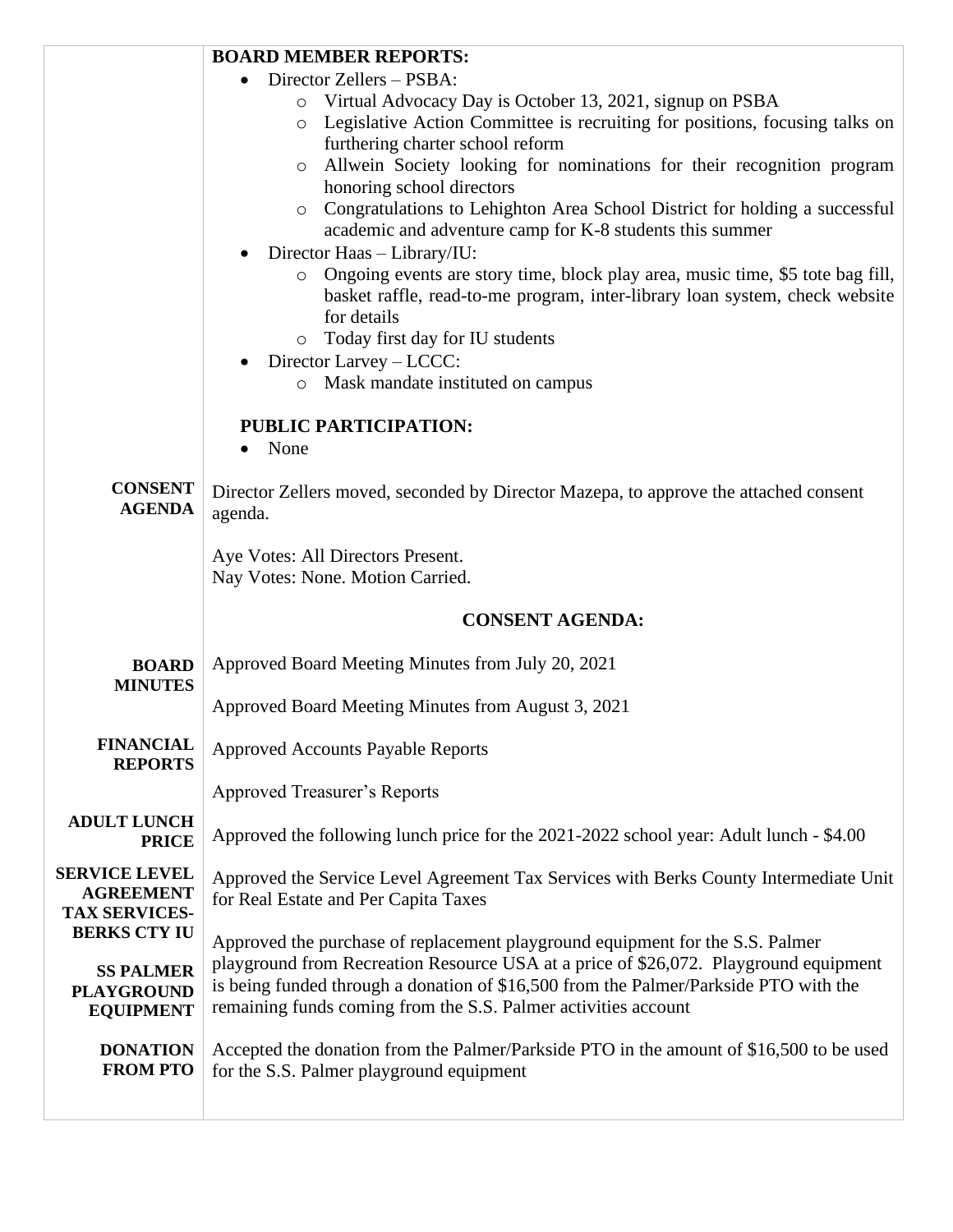| <b>HEARTLAND</b>                         | Approved the annual renewal agreement with Heartland Payment Systems for cafeteria                                                                                       |  |  |
|------------------------------------------|--------------------------------------------------------------------------------------------------------------------------------------------------------------------------|--|--|
| <b>PAYMENT</b><br><b>SYSTEMS-</b>        | POS system license and support for the 2021-2022 school year in the amount of \$2,391.50<br>payable from the food service fund                                           |  |  |
| <b>CAFETERIA POS</b>                     |                                                                                                                                                                          |  |  |
| <b>TEACHERS</b><br><b>HIRED</b>          | Approved Brett Hoch as High School Math Teacher at Bachelor's, Step 1, at a salary of<br>\$46,750 effective August 18, 2021                                              |  |  |
|                                          | Approved Morgan Hesse as Elementary Teacher, Grade 3, at S.S. Palmer Elementary at<br>Bachelor's, Step 2, at a salary of \$47,750 effective August 18, 2021              |  |  |
|                                          | Approved Chelsea Wyant as Elementary Special Education Teacher at S.S. Palmer<br>Elementary at Bachelor's +24, Step 1, at a salary of \$47,250 effective August 18, 2021 |  |  |
|                                          | Approved Christine McCarroll as High School Special Education Teacher at Bachelor's<br>$+24$ , Step 3, at a salary of \$48,750 effective August 18, 2021                 |  |  |
| <b>IAs HIRED</b>                         | Approved the following instructional assistants at the rate of \$16.28 per hour effective<br>August 24, 2021:                                                            |  |  |
|                                          | • Sonya Porter- S.S. Palmer                                                                                                                                              |  |  |
|                                          | Brooke Magill-High School<br>Jenna McHugh - High School<br>$\bullet$                                                                                                     |  |  |
|                                          |                                                                                                                                                                          |  |  |
| <b>CAFETERIA</b>                         | Accepted the resignation of Eileen Heiney as cafeteria team leader at Parkside Elementary                                                                                |  |  |
| <b>TEAM LEADER</b><br><b>RESIGNATION</b> | effective August 24, 2021 and remain as food service employee at the rate of \$15.00 per                                                                                 |  |  |
|                                          | hour effective August 24, 2021                                                                                                                                           |  |  |
| <b>FOOD SERVICE</b><br><b>HIRES</b>      | Approved Keri Repnyck as team leader food service employee at the rate of \$15.10 per<br>hour effective August 24, 2021                                                  |  |  |
|                                          | Approved the following team leader food service employees at the rate of \$15.72 per hour<br>effective August 24, 2021:                                                  |  |  |
|                                          | <b>Teresa Reed</b>                                                                                                                                                       |  |  |
|                                          | <b>Wendy Magner</b>                                                                                                                                                      |  |  |
|                                          | Approved the following food service employees at the rate of \$13.85 per hour effective<br>August 24, 2021:                                                              |  |  |
|                                          | <b>Abby Bankos</b><br>$\bullet$                                                                                                                                          |  |  |
|                                          | Jennifer Hedmeck                                                                                                                                                         |  |  |
|                                          | Amanda Kromer                                                                                                                                                            |  |  |
|                                          | <b>Kristy Santee</b>                                                                                                                                                     |  |  |
| PT CUSTODIAN<br><b>HIRED</b>             | Approved Diane Fronheiser as part-time custodian at Towamensing Elementary at the rate<br>of \$14.67 per hour effective August 18, 2021                                  |  |  |
| <b>HORIZONTAL</b><br><b>MOVEMENTS</b>    | Approved the following column movement effective first semester of 2021-2022 school<br>year:                                                                             |  |  |
|                                          | Paula Frey from Master's $+45$ to Master's $+60$<br>٠                                                                                                                    |  |  |
|                                          | Monique Hofford from Master's to Master's +15<br>٠                                                                                                                       |  |  |
|                                          | Shanna Koscinski from Master's +15 to Master's +30<br>٠                                                                                                                  |  |  |
|                                          | Susan Warakomski from Master's +45 to Master's +60                                                                                                                       |  |  |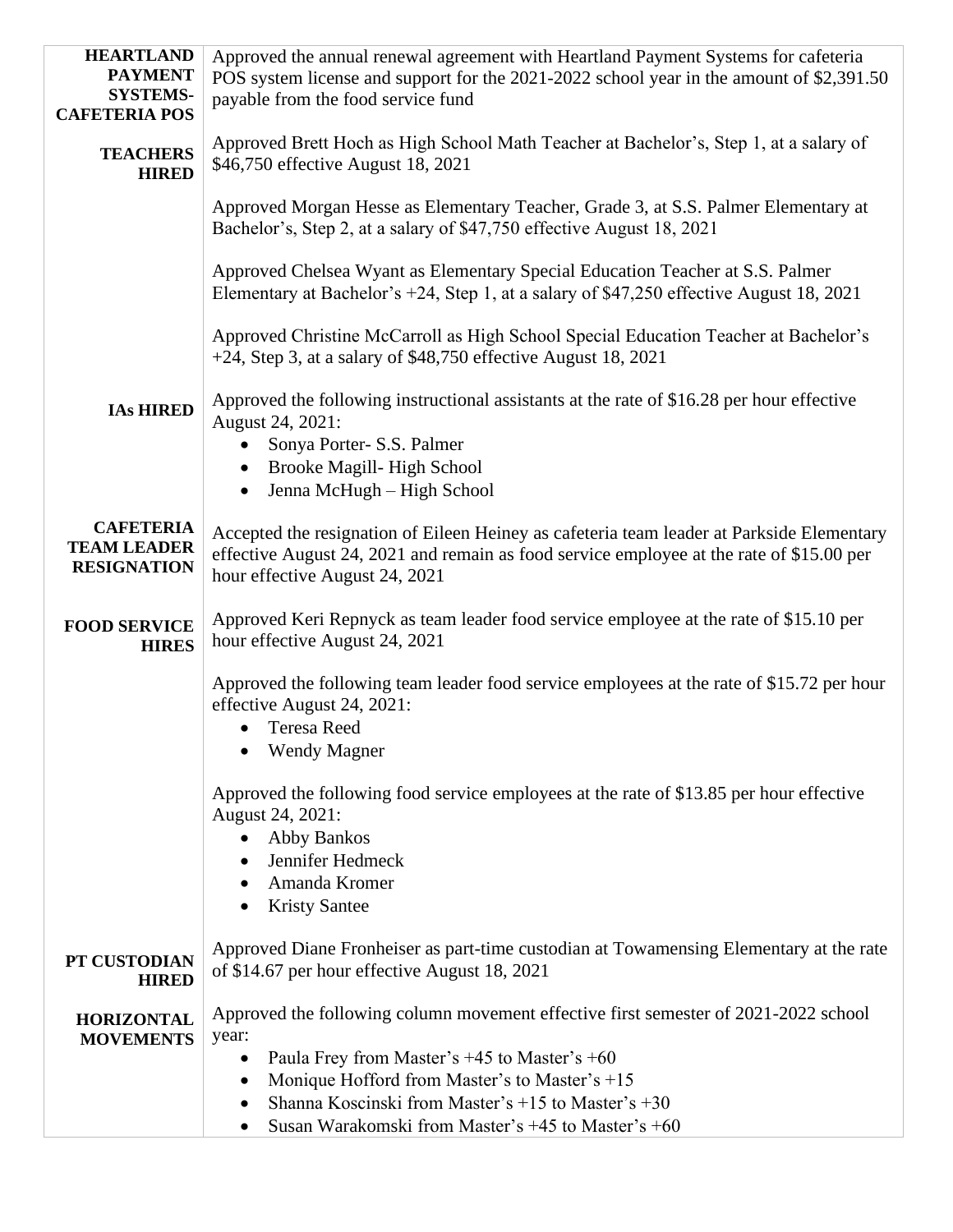| <b>TEACHER</b><br><b>SALARY</b><br><b>CORRECTION</b>                                                                         | Approved the correction of annual salary for Katherine Baumgardt, High School English<br>Teacher, at Master's Equivalency, Step 8, from \$54,550 to \$54,500 effective upon release<br>from her current employer     |                                                |                         |                            |  |
|------------------------------------------------------------------------------------------------------------------------------|----------------------------------------------------------------------------------------------------------------------------------------------------------------------------------------------------------------------|------------------------------------------------|-------------------------|----------------------------|--|
| <b>TEACHER</b><br><b>RESIGNATION</b>                                                                                         | Accepted the resignation of Whitney Kern as Secondary Librarian/Gifted Teacher<br>effective August 13, 2021                                                                                                          |                                                |                         |                            |  |
| <b>CAC</b><br><b>RESIGNATION</b>                                                                                             | Accepted the resignation of Christopher Kimmel as curriculum advisory council (CAC)<br>grade 2 & 3 representative at S.S. Palmer Elementary for the 2021-2022 school year                                            |                                                |                         |                            |  |
| <b>CAC APPROVAL</b>                                                                                                          | Approved Valerie Hunsicker as curriculum advisory council (CAC) grade 2 & 3<br>representative at S.S. Palmer Elementary for the 2021-2022 school year with a stipend of<br>\$1,756.00                                |                                                |                         |                            |  |
| 2021-2022<br><b>MENTORS</b>                                                                                                  | Approved the following mentors for the 2021-2022 school year:                                                                                                                                                        |                                                |                         |                            |  |
|                                                                                                                              | Robert Falkenstein                                                                                                                                                                                                   | for Katherine Baumgardt                        | Half year at \$730.50   |                            |  |
|                                                                                                                              |                                                                                                                                                                                                                      | for Crystal Stavitzski                         |                         |                            |  |
|                                                                                                                              | Lisa Ward                                                                                                                                                                                                            | (1 <sup>st</sup> semester)                     | Half year at \$730.50   |                            |  |
|                                                                                                                              | Carol Andrews & Carole                                                                                                                                                                                               |                                                |                         |                            |  |
|                                                                                                                              | Burkhardt, Co-Mentors                                                                                                                                                                                                | for Malia Mueller                              |                         | Full year at \$730.50 each |  |
|                                                                                                                              | Michelle Muffley &                                                                                                                                                                                                   |                                                |                         |                            |  |
|                                                                                                                              | Kristin Heller, Co-Mentors                                                                                                                                                                                           | for Alexander Orr                              |                         | Full year at \$730.50 each |  |
|                                                                                                                              | Kristen Perdew                                                                                                                                                                                                       | for Joseph Trimmel                             | Full year at \$1,461.00 |                            |  |
|                                                                                                                              | Lynn Sutton                                                                                                                                                                                                          | for Chelsea Wyant                              | Full year at \$1,461.00 |                            |  |
|                                                                                                                              | Melisa Beahn                                                                                                                                                                                                         | for Morgan Hesse                               | Full year at \$1,461.00 |                            |  |
|                                                                                                                              | <b>Travis Fink</b>                                                                                                                                                                                                   | for Brett Hoch                                 | Full year at \$1,461.00 |                            |  |
|                                                                                                                              | Joshua Nenscel                                                                                                                                                                                                       | for Christine McCarroll                        | Full year at \$1,461.00 |                            |  |
| <b>COACH</b><br><b>RESIGNATIONS</b>                                                                                          | Accepted the following resignations for coaches for the 2021-2022 school year:                                                                                                                                       |                                                |                         |                            |  |
|                                                                                                                              | <b>Jeffrey Bennett</b>                                                                                                                                                                                               | Girls' Basketball Co-Assistant Coach           |                         |                            |  |
|                                                                                                                              | Lyndsey Heinrich                                                                                                                                                                                                     | Girls' Basketball Co-Assistant Coach           |                         |                            |  |
|                                                                                                                              | Nikki Boccia                                                                                                                                                                                                         | Softball Volunteer Assistant Coach             |                         |                            |  |
| <b>COACHES</b><br><b>HIRED</b>                                                                                               | Approved the following coaches as for the 2021-2022 school year effective August 18,<br>2021:                                                                                                                        |                                                |                         |                            |  |
|                                                                                                                              | Michael J. Horvath                                                                                                                                                                                                   | Girls' Basketball Co-Assistant Coach           |                         | \$2,059.00                 |  |
|                                                                                                                              | Michael C. Horvath                                                                                                                                                                                                   | Girls' Basketball Co-Assistant Coach           |                         | \$2,059.00                 |  |
|                                                                                                                              | Michael Noyola                                                                                                                                                                                                       | <b>Cross Country Volunteer Assistant Coach</b> |                         | $- -$                      |  |
| <b>TUITION</b><br><b>REIMBURSEMENTS</b>                                                                                      | Approved tuition reimbursements                                                                                                                                                                                      |                                                |                         |                            |  |
| $2nd$ READING<br><b>POLICIES &amp;</b><br><b>ADOPTION 236-</b><br>236.1-601-602-603-<br>604-605-607-608-<br>609-611-612-613- | Approved the second reading and adoption of the following polices:<br>1) Policy #236 Student Assistance Program<br>2) Policy #236.1 Threat Assessment<br>3) Policy #601 Objectives<br>4) Policy #602 Budget Planning |                                                |                         |                            |  |
| 810-810.1-810.2-                                                                                                             | 5) Policy #603 Budget Preparation                                                                                                                                                                                    |                                                |                         |                            |  |
| 810.3-810.4-818                                                                                                              | 6) Policy #604 Budget Hearing<br>7) Policy #605 Tax Levy                                                                                                                                                             |                                                |                         |                            |  |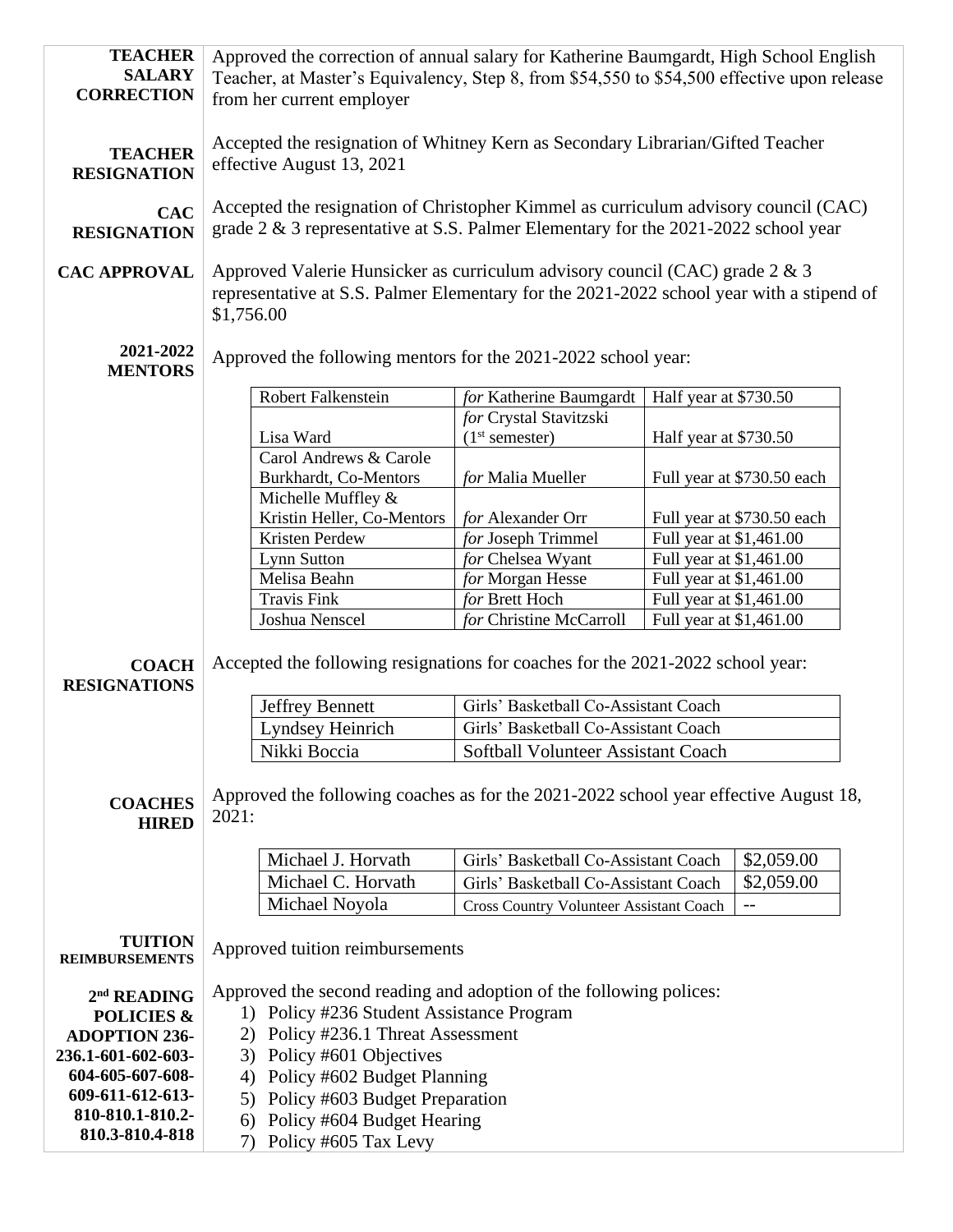|                                         | 8) Policy #607 Tuition Income                                                                                                            |                                                                                         |  |
|-----------------------------------------|------------------------------------------------------------------------------------------------------------------------------------------|-----------------------------------------------------------------------------------------|--|
|                                         | 9) Policy #608 Bank Accounts                                                                                                             |                                                                                         |  |
|                                         | 10) Policy #609 Investment of District Funds                                                                                             |                                                                                         |  |
|                                         | 11) Policy #611 Purchases Budgeted                                                                                                       |                                                                                         |  |
|                                         | 12) Policy #612 Purchases Not Budgeted                                                                                                   |                                                                                         |  |
|                                         | 13) Policy #613 Cooperative Purchasing                                                                                                   |                                                                                         |  |
|                                         | 14) Policy #810 Transportation                                                                                                           |                                                                                         |  |
|                                         | 15) Policy #810.1 School Bus Drivers & School Commercial Motor Vehicle Drivers<br>16) Policy #810.2 Transportation-Video/Audio Recording |                                                                                         |  |
|                                         |                                                                                                                                          |                                                                                         |  |
|                                         | 17) Policy #810.3 School Vehicle Drivers                                                                                                 |                                                                                         |  |
|                                         | 18) Policy #810.4 Employee & Volunteer Driver History Records<br>19) Policy #818 Contracted Services Personnel                           |                                                                                         |  |
|                                         |                                                                                                                                          |                                                                                         |  |
| <b>LEADER IN ME</b><br><b>AGREEMENT</b> | Approved the <i>Leader in Me</i> agreement for the 2021-2022 school year in the amount of<br>\$64,686.74                                 |                                                                                         |  |
|                                         | Approved the KRE Security, LLC, athletic agreement for the 2021-2022 school year in the                                                  |                                                                                         |  |
| <b>KRE SECURITY</b>                     | estimated amount of \$15,000                                                                                                             |                                                                                         |  |
| <b>CONTRACTS</b>                        |                                                                                                                                          |                                                                                         |  |
|                                         |                                                                                                                                          | Approved the KRE Security, LLC, district agreement for the 2021-2022 school year in the |  |
|                                         | estimated amount of \$163,500                                                                                                            |                                                                                         |  |
|                                         |                                                                                                                                          |                                                                                         |  |
| <b>SECURITY</b>                         |                                                                                                                                          | Approved the following KRE Security guards for the 2021-2022 school year:               |  |
| <b>GUARDS</b>                           | Brian Conte-High School<br>$\bullet$                                                                                                     |                                                                                         |  |
|                                         | Sabu Richards-Towamensing<br>$\bullet$                                                                                                   |                                                                                         |  |
|                                         | Mark Thomas- S.S. Palmer and Parkside                                                                                                    |                                                                                         |  |
|                                         |                                                                                                                                          |                                                                                         |  |
| <b>BUS DRIVERS</b>                      |                                                                                                                                          | Approved the following George's Transportation bus drivers for the 2021-2022 school     |  |
|                                         | year:                                                                                                                                    |                                                                                         |  |
|                                         | Lori Ahner                                                                                                                               | LeRoy Kemmerer                                                                          |  |
|                                         | Keith Behler                                                                                                                             | Walter Kroboth                                                                          |  |
|                                         | <b>Rodney Cameron</b>                                                                                                                    | Cynthia Marx                                                                            |  |
|                                         | Henry Dorward                                                                                                                            | Rebecca McMullen                                                                        |  |
|                                         | <b>Susan Dorward</b>                                                                                                                     | <b>Edward Moyer</b>                                                                     |  |
|                                         | Dennis Erkinger                                                                                                                          | Sarah Salter                                                                            |  |
|                                         | Donna Fischer                                                                                                                            | Paul Shinsec                                                                            |  |
|                                         | <b>Barry George</b>                                                                                                                      | Renee Shupp                                                                             |  |
|                                         | Benjamin George                                                                                                                          | <b>Gary Stahler</b>                                                                     |  |
|                                         | Leon George                                                                                                                              | Diane Strohl                                                                            |  |
|                                         | Francis Goss                                                                                                                             | <b>Roxanne Stroup</b>                                                                   |  |
|                                         | Donna Hahn                                                                                                                               | <b>Armitta Thomas</b>                                                                   |  |
|                                         | <b>Barry Hoffman</b>                                                                                                                     | <b>Steven Vlossak</b>                                                                   |  |
|                                         | Kelli Keys                                                                                                                               | Michael Wright                                                                          |  |
|                                         | <b>Tracey Kline-Carey</b>                                                                                                                | <b>Trudy Ziegenfuss</b>                                                                 |  |
|                                         |                                                                                                                                          |                                                                                         |  |
| <b>BUS ROUTES</b>                       | Approved the bus routes for the 2021-2022 school year                                                                                    |                                                                                         |  |
|                                         | Approved the Student Athletic Handbook for the 2021-2022 school year                                                                     |                                                                                         |  |
| <b>ATHLETIC</b><br><b>HANDBOOK</b>      |                                                                                                                                          |                                                                                         |  |